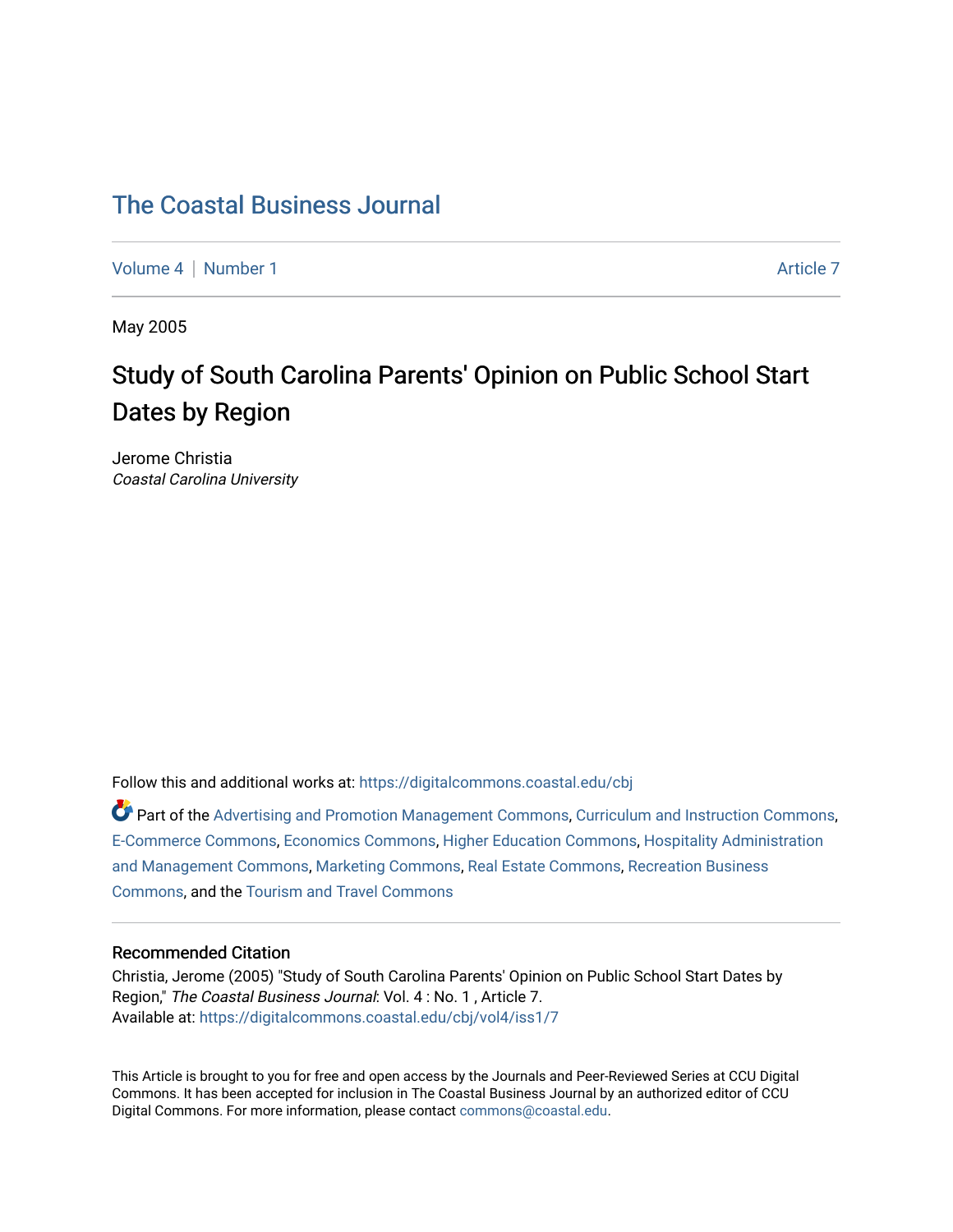### **STUDY OF SOUTH CAROLINA PARENTS' OPINION ON PUBLIC SCHOOL START DATES BY REGION**

#### **Jerome Christia, Coastal Carolina University**

#### **ABSTRACT**

*This study was developed to provide a detailed, descriptive, and analytical presentation of South Carolina parents' preferences for public school start dates and traditional school calendars vs. year-round school calendars. The paper presents the results of a direct-mail questionnaire, which garnered responses from 898 households in South Carolina. Overwhelmingly, 80% of the respondents prefer a later school start date. 72% prefer the traditional school calendar to the year-round school calendars. In addition, this study provides regional differences within the state regarding school schedule preferences. There are distinct differences in opinion between the coastal, midland, and upstate regions of South Carolina.* 

## **INTRODUCTION**

In South Carolina, there is an ongoing debate on whether public schools should have a uniform start date after Labor Day. Presently, South Carolina public schools start in five different weeks throughout August (South Carolina Late School Start, 2005). Around the country, the argument over school calendars has created intense controversy. Residents in Texas (Texans for a Traditional School Year, 2005), Georgia (Georgians Need Summers, 2005), Alabama (Save Alabama Summers, 2005), and Oklahoma (Oklahomans for Saving Summer, 2005) have organized to delay school starts. The Coalition for a Traditional School Year (2005) argues that, "Starting early may hurt teacher continuing education efforts and deprive high school students from getting summer work experience. It makes it harder for families to plan vacations, and it leads to more breaks during the school year that are a hardship for single parent and two working parent families." Another critical component of the argument is the economic impact for the South Carolina. Reportedly, the State could generate an additional \$8 million in tourism revenue, if schools started later (Morse 2002).

 According to the South Carolina Late School Start (2005) coalition, the key decisionmakers on this issue are the South Carolina Board of Education, South Carolina Senate Education Committee, and the South Carolina House of Representatives Education Committee. However, parents of public school students are a crucial force in this matter and they should be recognized. This study presents an accurate and reliable measurement of South Carolina parents' views on public school start dates and year-round versus traditional school calendars. A succinct survey was designed to assess the opinions of parents of students in the 85 school districts of the South Carolina public school system. These issues affect the entire State of South Carolina, including families, institutions, and businesses. A 21-item mail questionnaire (Appendix A) was sent to 7500 randomly selected households to collect data on these very important and debatable topics. The form was converted to Scantron format before mailing to facilitate easier data entry.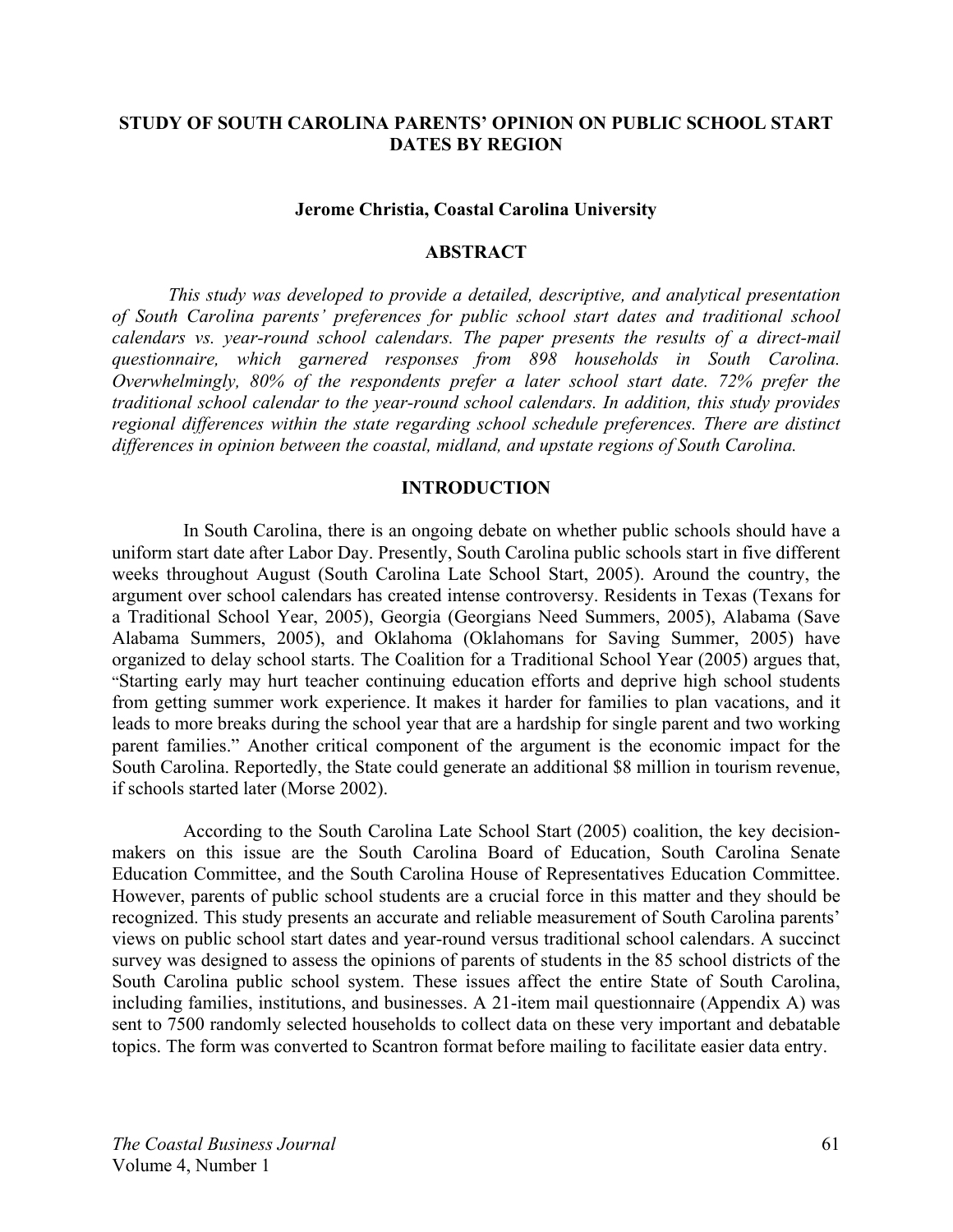The first research objective addressed South Carolina parents' views on public school start dates. The second research objective addressed South Carolina parents' views on yearround versus traditional school calendars. In addition, results are presented by region. Also, demographic information was collected on the respondents.

 This study answers the questions of what parents think about public school start schedules and school calendars, while providing background information on the respondents. The evidence in this study has been statistically supported and should provide an effective representation of the views of South Carolina parents and their preferences on school calendars and start dates for their children.

## **RESEARCH OBJECTIVES**

The purpose of this study was to design and conduct a valid poll of South Carolina parents, using a statewide sampling addressing views on public school schedules with the following objectives:

- 1. To determine public opinion on school start dates.
- 2. To determine public opinion on year-round versus traditional school calendars.

A coalition of parents (Save SC Summers, 2005) argue against "calendar creep" and debate that schools should start later for several reasons. They insist that later start dates do not increase standardized test scores as expected, time is taken away from families, and there are higher utility costs. In addition, there are student employment and childcare concerns, and the issue of interference with continuing teacher education. From the research objectives, testable hypotheses were formulated.

- H1: The majority of South Carolina parents prefer school start dates after August 20th.
- H2: The majority of South Carolina parents prefer traditional school calendars.

The survey was designed to achieve a minimum of 95% level of confidence with a maximum statistical error of +/- 4%. A 95% level of confidence is most common in marketing research. Furthermore, there is a tradeoff between cost, level of confidence, and accuracy (McDaniel and Gates, 2004, p307. Thus, an error rate of  $+/- 4\%$  is acceptable accuracy sensitivity in these given conditions. The collected data were analyzed and results compiled and presented.

#### **SURVEY DESIGN**

This survey utilized a mailing list of the 667,676 students of South Carolina public schools. South Carolina parents with school-age children were contacted using a direct-mail questionnaire. Direct-mail was considered an attractive delivery method for the questionnaires due to relative convenience, efficiency, and cost-effectiveness. According to McDaniel and Gates (2004, p113), mail questionnaires access hard-to-reach respondents, they can be centrally distributed and collected, and they eliminate the need to involve interviewers. More people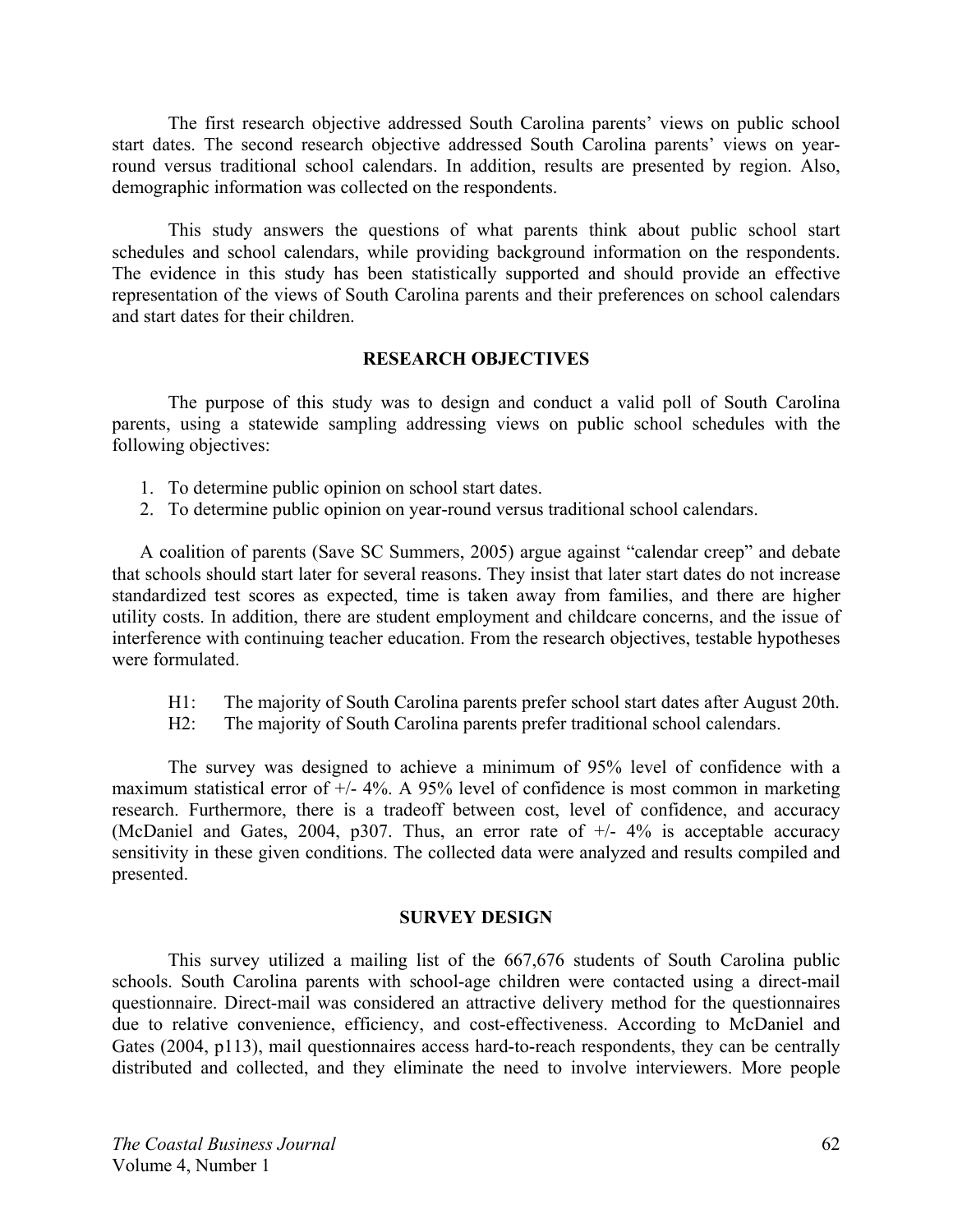participate in mail surveys than any other type of survey research. The survey population consisted of the households that contained students ranging from four-year old kindergarteners (K-4) to twelfth graders encompassing 85 school districts in all 46 counties of South Carolina.

#### **METHODOLOGY**

The survey was methodically designed and developed to incorporate questions to directly address the research objectives. In addition, questions were inserted from parents, teachers, academic researchers, and industry personnel. A questionnaire consisting of 20 questions was created. The initial questionnaire contained six multiple-choice school related questions, ten demographic questions, and four open-ended response questions. The survey contained an introductory paragraph, indicating the purpose of the survey, and an assurance of privacy to the parents.

 The one-page front and back survey was pre-tested in a mailing to 100 randomly selected households of South Carolina public school parents in northwestern South Carolina. Thirteen surveys were returned, corresponding to a thirteen percent response rate. Upon reading and analyzing the responses and comments to the questionnaire in the pre-test, the questionnaire was edited and revised.

 The final questionnaire contained 21 questions. There were ten multiple-choice school related questions, followed by ten close-ended demographic questions, and one open-ended general comments question. Three open-ended questions from the pre-test were re-phrased as multiple-choice questions to facilitate a more efficient analysis. The questionnaire was composed of two sections, school opinion items and personal information. Demographic questions were asked for the purpose of compiling profiles of those who responded to the survey. Personal questions were positioned after the most vital research objectives in the event that respondents elected not to respond to questions that they were uncomfortable answering. The questionnaire was constructed with the intent of being concise, non-threatening, and easy to read, yet, robust, valid and reliable.

 To address the research objectives, specifically, the first question asked of the sample group was "When do you think the school year should start?" There were three possible responses, "between August  $2^{nd}$  and August  $20^{th}$ ", "between August  $20^{th}$  and Labor Day", or "after Labor Day". Presently, South Carolina public schools start at different times in each of the five weeks in August.

To address the second component of the research objectives regarding year round versus traditional school calendars, the survey sample was asked the question "Which do you prefer?" The question offered two possible answers, "regular school schedule, with summers off" or "year-round school, with 9 weeks in each school term and a 4-week break between school terms".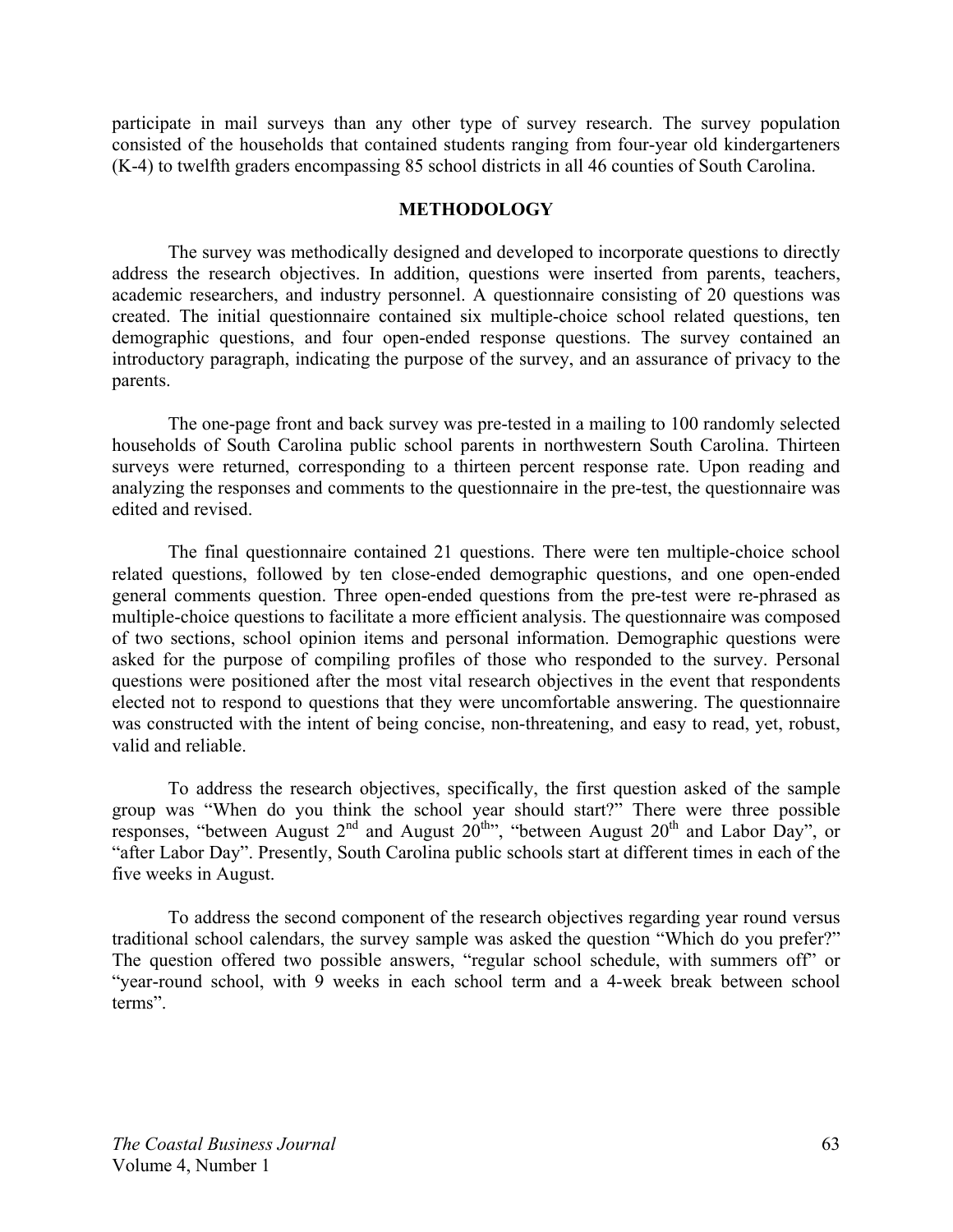Another important issue for the state of South Carolina involves how many families would vacation within the state, if school started later. The follow-up question asked the respondents where would they vacation, in state or out-of-state.

 Several demographic questions were posed to ascertain parent and student profiles of those responding. Questions were asked to attain area and county of residence information, as well as, grades and numbers of students in the homes. In addition, information was requested regarding head of household gender, age, ethnicity, marital status, education, and occupation. The final demographic question was for household income.

 Based on a minimum of 95% level of confidence, with a maximum statistical error of +/- 4%, it was calculated that a sample size of approximately 600 responses was needed. To acquire a minimum of 600 respondents, 7500 questionnaires were mailed randomly to households of South Carolina public school parents, with an expectation of a ten percent response rate or 750 returns. Also, to ensure a representative sample of the public school parent population in the state, the mailing list was weighted proportionately by zip code. Stratified random sampling was chosen because it has greater efficiency than simple sampling (McDaniel and Gates, 2004, p282). Although this judgment of proportional allocation is not optimal in some cases, its effectiveness is sufficient for this study based on time and resource constraints. Each questionnaire was sent accompanied with a cover letter explaining the purpose of the survey. The questionnaire was addressed to the parents or guardians of the students. Each cover letter was printed on paper using official letterhead. As an incentive to encourage returning the questionnaire, a coupon was included for entry into a drawing for a week's stay at an oceanfront hotel in Myrtle Beach. The coupon was a separate card to guarantee anonymity and confidentiality. Each questionnaire contained a pre-addressed, postage paid envelope to facilitate ease of returns by the parents.

#### **ANALYSIS**

 A significant number of completed questionnaires were received. The minimum required number of 600 responses was exceeded by 298 replies. The parents completed 898 surveys, resulting in a response rate of 11.97%. The completed surveys produced a margin of error of 3%, which was 1% more accurate than the requirement. This error rate was determined from a formula that considers the sample size, the proportion of variance in responses, and the prescribed confidence interval. As a general rule, the larger the sample, the smaller the sampling error (McDaniel and Gates, 2004, p296). Descriptive statistics were applied to analyze the collected data for geographical insight. Responses were grouped into three regions: Coast, Midlands, and Upstate. The results were acquired using frequency analysis and cross-tabulations in SPSS for Windows.

#### **SUMMARY OF FINDINGS**

 In answering the first research objective, 80% prefer a start date after August 20th. Therefore, hypothesis one is accepted. The largest proportion of those responding, 45.3%, selected a school start date after Labor Day (Exhibit 1). The leading response was followed by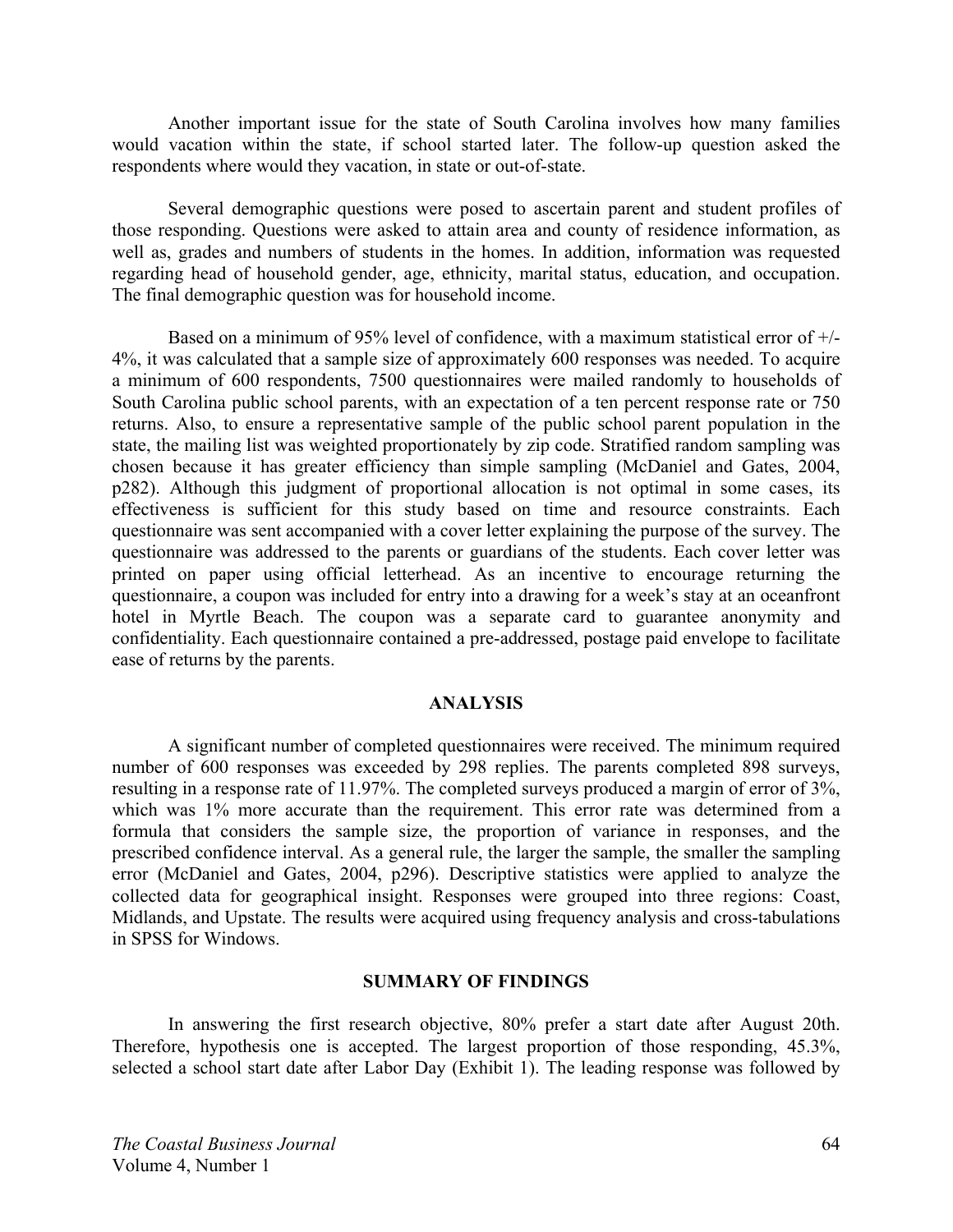34.6% selecting a start date between August  $20<sup>th</sup>$  and Labor Day. According to the parents that returned the questionnaire, the least favorable choice was a school start date between August 2nd and August  $20^{th}$ , 20.1% of the respondents. Regionally, 49.6% of the Coastal population prefer an after Labor Day start, compared to 43.6% for the Midland and Upstate regions (Table 1). This difference is possibly due to higher student employment at tourism areas in this region and an attempt to avoid summer traffic congestion.

**EXHIBIT 1** 



Desired School Start

**TABLE 1 SC Region \* Desired School Start Crosstabulation** 

|                  |                 |                    | <b>Desired School Start</b>                                   |       |       |
|------------------|-----------------|--------------------|---------------------------------------------------------------|-------|-------|
|                  |                 |                    | after Labor<br>Aug. 20 -<br>Aug. 2nd - 20<br>Labor Day<br>Day |       |       |
| <b>SC Region</b> | Coast           | % within<br>Region | 18.3%                                                         | 32.2% | 49.6% |
|                  | <b>Midlands</b> | % within<br>Region | 23.4%                                                         | 33.0% | 43.6% |
|                  | Upstate         | % within<br>Region | 18.4%                                                         | 38.1% | 43.6% |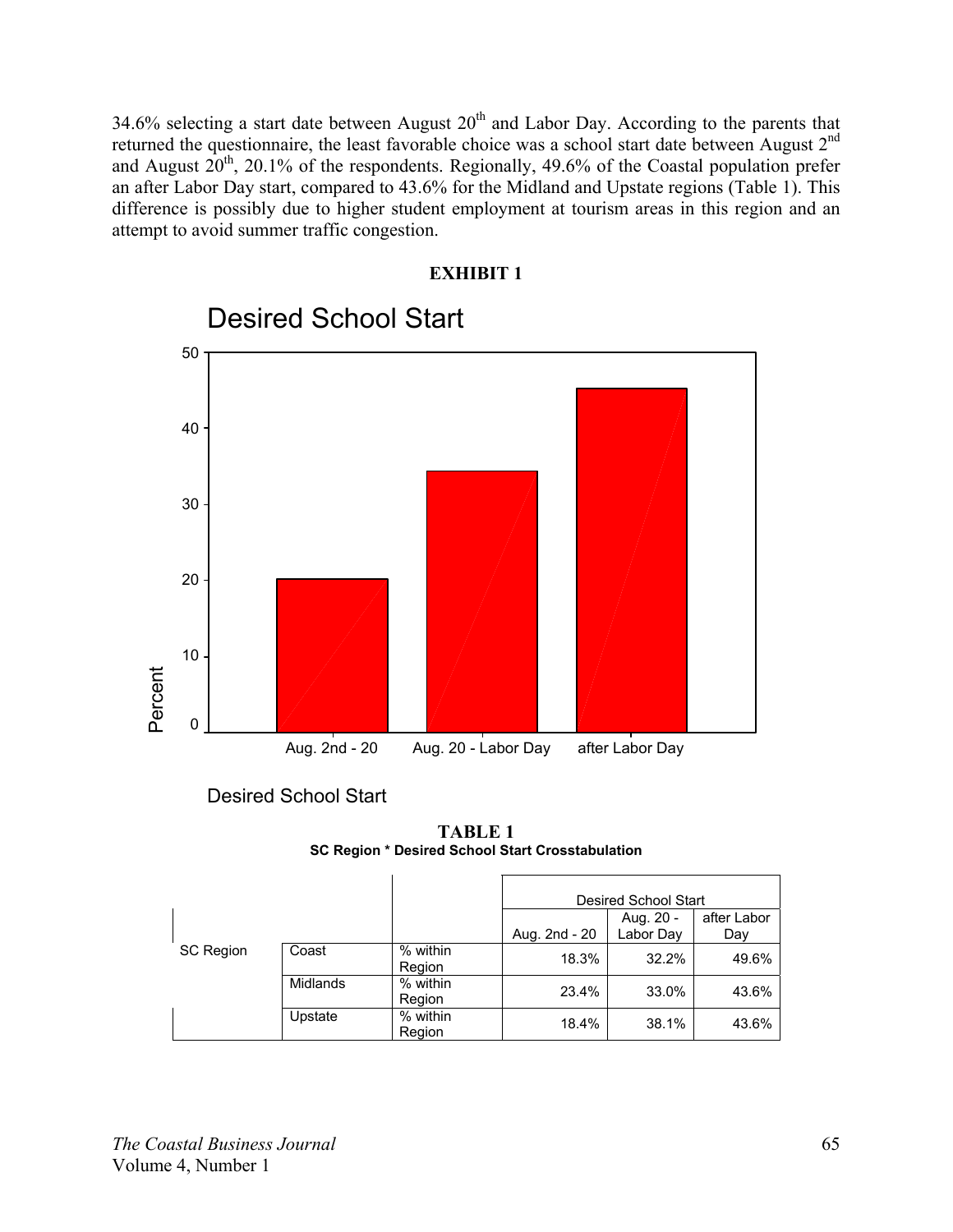In answering the second research objective, the majority of those responding, 72.1%, preferred the traditional school terms of regular fall through spring school schedules with summers off, while 27.9% preferred a year-round school system (Exhibit 2), with nine-week school terms and four week breaks between terms. Therefore, there is evidence to support hypothesis two. Regionally, the Upstate area has the strongest preference for the traditional calendar, 75.5% (Table 2).



School Schedule Preference

**TABLE 2 SC Region \* School Schedule Preference Crosstabulation** 

|                  |                                   |                       | School Schedule<br>Preference |            |
|------------------|-----------------------------------|-----------------------|-------------------------------|------------|
|                  |                                   |                       | Regular                       | Year round |
| <b>SC Region</b> | Coast                             | % within SC<br>Region | 68.7%                         | 31.3%      |
|                  | % within SC<br>Midlands<br>Region | 69.9%                 | 30.1%                         |            |
|                  | Upstate                           | % within SC<br>Region | 75.5%                         | 24.5%      |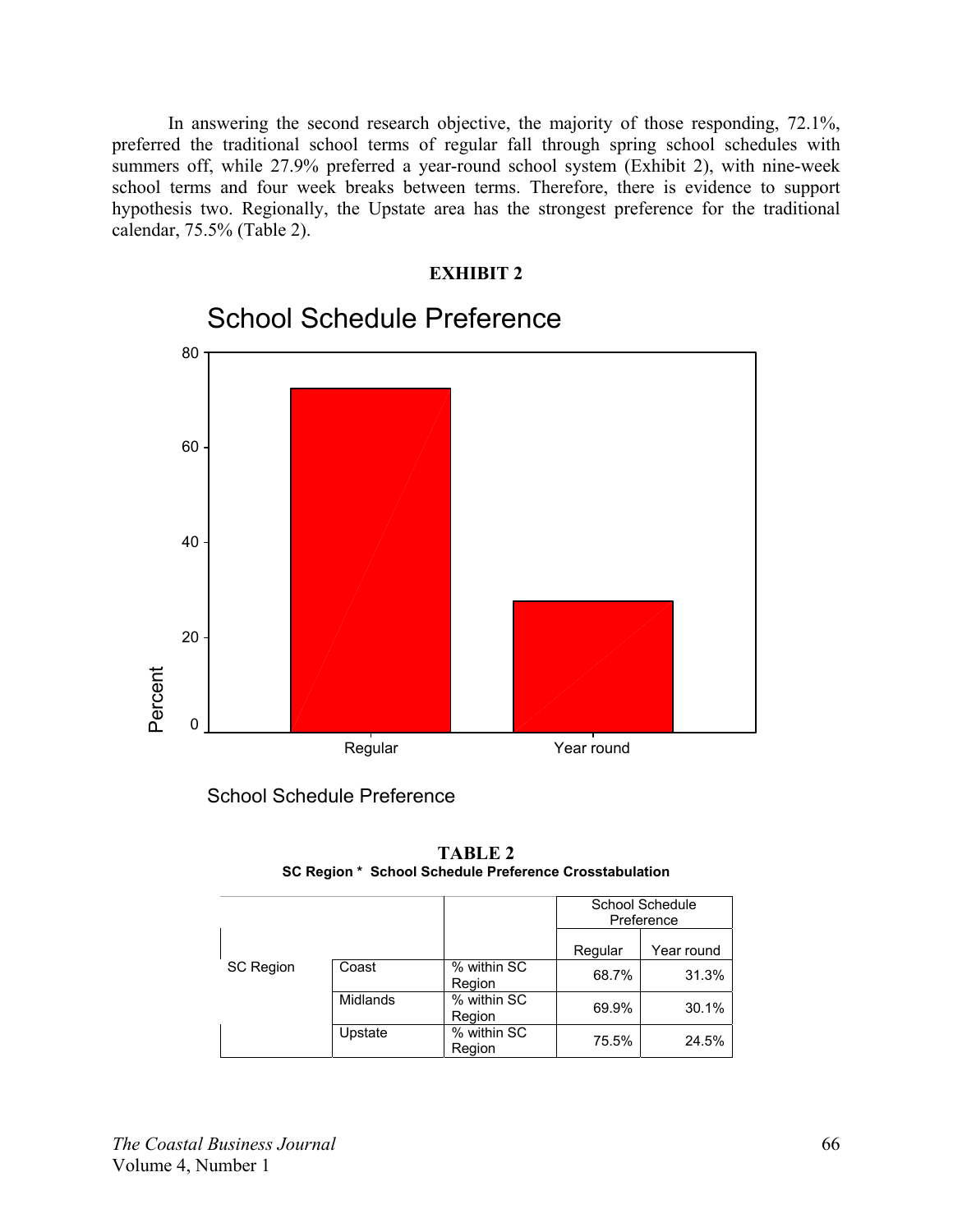When the households were asked whether they would vacation within the extra time, if school started after Labor Day, 43.7% of the respondents answered "Yes". Of those responding, 11.7% said "No". The largest group answered, "Maybe", which accounted for 44.6% of the responses. Regionally, the Midlands were the leader in the "Yes" response, with 47% (Table 3). When asked where they would vacation, if school started after Labor Day, most respondents, 52.3 %, selected South Carolina for travel. Secondly, 36.2% of respondents responding indicated out-of-state travel. Thirdly, 11.5% of the replies indicated both destinations. Notably, the Upstate region had the strongest preference for in state travel, 61.3% (Table 4).

|                  |          |                       | Labor Day Travel   |       |       |
|------------------|----------|-----------------------|--------------------|-------|-------|
|                  |          |                       | Yes<br>Maybe<br>No |       |       |
| <b>SC Region</b> | Coast    | % within SC<br>Region | 40.7%              | 14.3% | 45.0% |
|                  | Midlands | % within SC<br>Region | 47.0%              | 10.2% | 42.8% |
|                  | Upstate  | % within SC<br>Region | 43.1%              | 11.1% | 45.8% |

**TABLE 3 SC Region \* Labor Day Travel Crosstabulation** 

| <b>TABLE 4</b>                                        |
|-------------------------------------------------------|
| SC Region * Labor Day Travel Location Crosstabulation |

|                  |          |                       | Labor Day Travel Location     |       |         |
|------------------|----------|-----------------------|-------------------------------|-------|---------|
|                  |          |                       | In SC<br>Out of state<br>both |       |         |
| <b>SC Region</b> | Coast    | % within SC<br>Region | 35.6%                         | 55.9% | $8.5\%$ |
|                  | Midlands | % within SC<br>Region | 52.3%                         | 33.5% | 14.2%   |
|                  | Upstate  | % within SC<br>Region | 61.3%                         | 27.3% | 11.3%   |

Other responses in the survey yielded insight on school day length. Within each of the three regions, the majority supports no change in the present school day length (Table 5). The second choice was, 20 minute longer days, for 10 less school days per year.

**TABLE 5 SC Region \* School Day Length Crosstabulation** 

|                  |                 |                              |              | 10 minutes   | School Day Length<br>15 minutes | 20 minutes |
|------------------|-----------------|------------------------------|--------------|--------------|---------------------------------|------------|
|                  |                 |                              | longer/5days | longer/7.5   | longer/10                       |            |
|                  |                 | No change                    | shorter      | days shorter | days shorter                    |            |
| <b>SC Region</b> | Coast           | % within<br><b>SC Region</b> | 56.1%        | 13.9%        | 6.1%                            | 23.9%      |
|                  | <b>Midlands</b> | % within<br><b>SC Region</b> | 53.7%        | 13.7%        | 5.6%                            | 27.0%      |
|                  | Upstate         | % within<br><b>SC Region</b> | 53.0%        | 17.1%        | 5.4%                            | 24.5%      |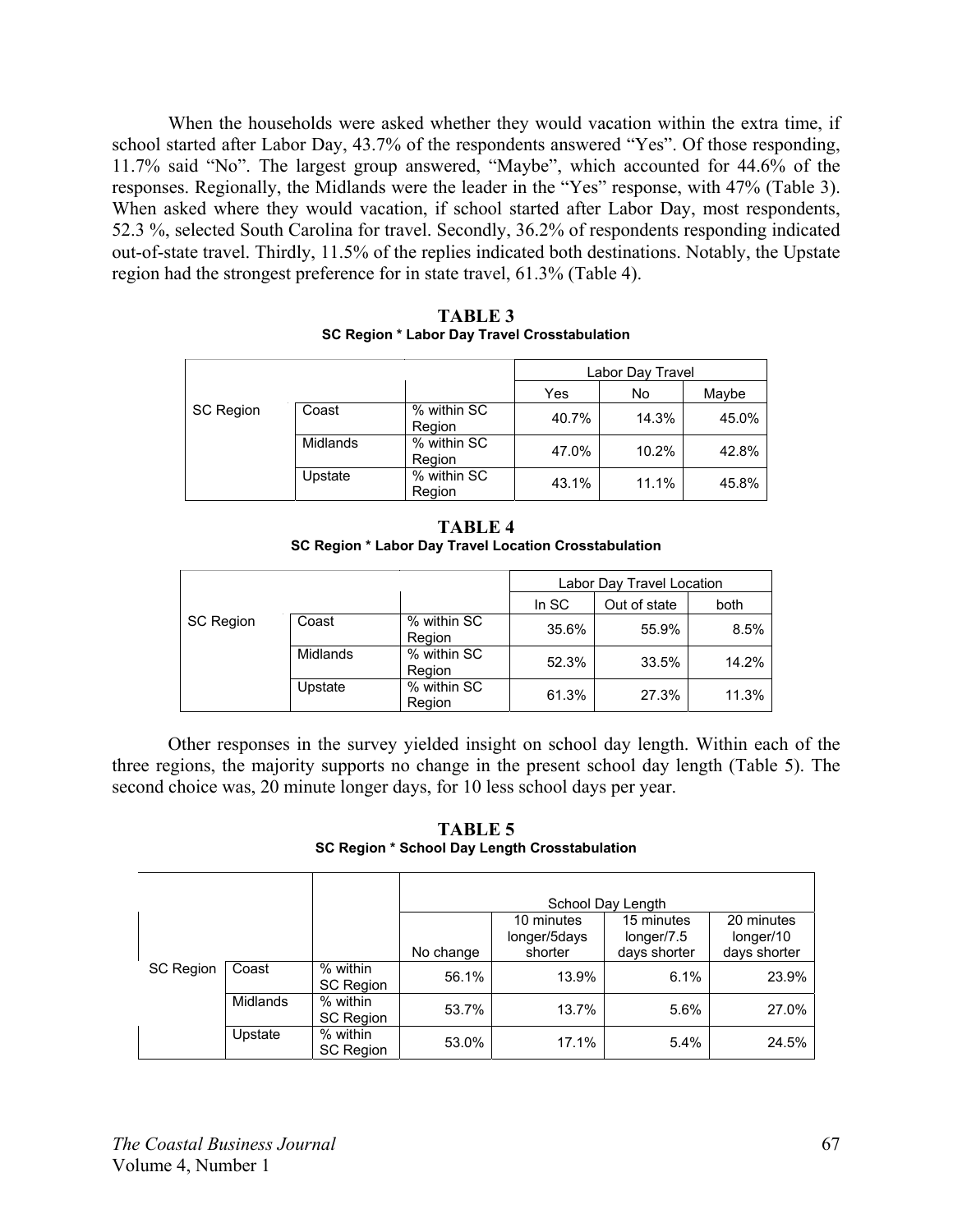The data collected in this survey reveals that the 898 households that responded contain 1,985 students, which is an average of 2.2 students per household. The proportion of school-age children who work a summer job is 26.7%. Demographic data collected from the respondents revealed nearly 70 different occupations. Information was collected on county of residence, area of residence, grade levels of students and the number of students in each grade per household. In addition, head of household information was collected for gender, age, ethnicity, marital status, and educational level. Also, information was gathered on household income.

Among the households who recorded head of household information, the largest group of respondents lives in a rural environment (46.2%), white (70.8%), aged 41-50 (46%), married (73.3%), with some college (35.1%), a professional/technical occupation (19.4%), with a household income of \$21,001-40,000 (27.1%). The analysis reveals that the Upstate region is the most prosperous section of the State, with 43.5% of households earning greater than \$100,000, compared to 33.7% and 22.8% for the Midlands and Coast, respectively (Table 6). All reported demographic information is reflective of the U.S. Census Statistics (2000). There were no significant correlations between the demographic categories and the research questions.

|                           |             |                             | <b>SC Region</b> |          |         |
|---------------------------|-------------|-----------------------------|------------------|----------|---------|
|                           |             |                             | Coast            | Midlands | Upstate |
| <b>Total HH</b><br>Income | $<$ 20.000  | % within Total<br>HH Income | 28.0%            | 37.4%    | 34.6%   |
|                           | 21,001-40k  | % within Total<br>HH Income | 30.6%            | 29.3%    | 40.1%   |
|                           | 40,001-60k  | % within Total<br>HH Income | 22.5%            | 34.8%    | 42.8%   |
|                           | 60.001-80k  | % within Total<br>HH Income | 22.4%            | 29.9%    | 47.8%   |
|                           | 80,001-100k | % within Total<br>HH Income | 24.8%            | 29.7%    | 45.5%   |
|                           | >100.000    | % within Total<br>HH Income | 22.8%            | 33.7%    | 43.5%   |

**TABLE 6 Total HH Income \* SC Region Crosstabulation** 

#### **CONCLUSION**

This study met its research objectives to design and conduct a valid poll of South Carolina residents with school-age children, using a statewide sampling addressing views on public school schedules. By region, the study evaluated public opinion on school start dates and year-round versus traditional school calendars. It is imperative that parents have a platform to voice concerns over the destiny of their children. A summary of parents' comments on school calendar issues are in Appendix B. A random proportionate sample was selected from the SC household public school population. In addition, the survey was designed to achieve a minimum of 95% level of confidence, with a maximum statistical error of  $+/- 4\%$ . Those goals were met, also. The data were methodically collected, statistically analyzed, and detailed empirical results were compiled and tabulated. This study revealed that the largest group of South Carolina households with public school students, 45.3%, prefers a school start date after Labor Day. Also,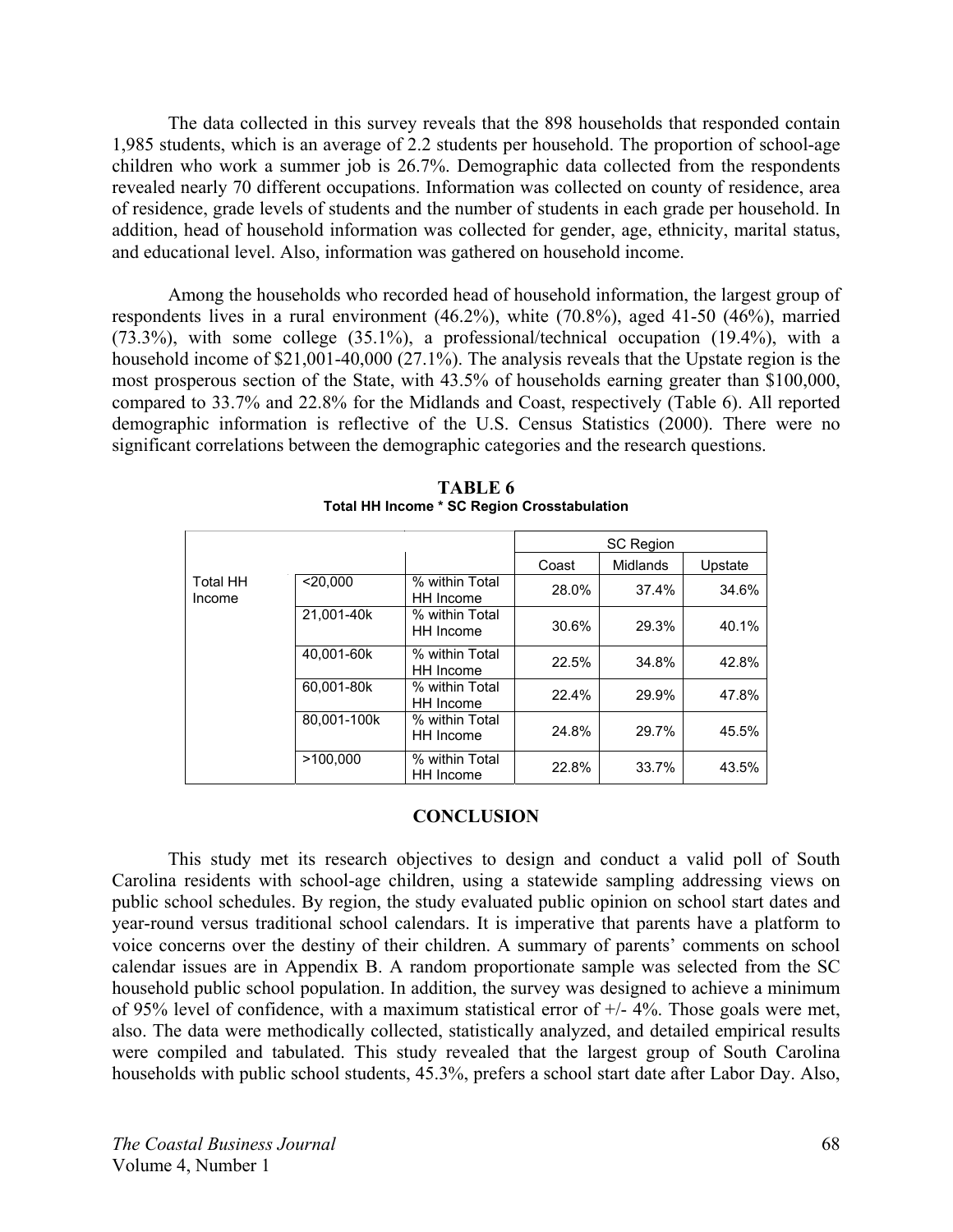most South Carolina households, 72.1%, prefer the traditional school terms of regular fall, winter, and spring school schedules with summers off. The data collected in this survey were supported by demographic information, as well as, a qualitative assessment of South Carolina households' views on public school issues. This statistically significant study provides a valid and reliable assessment of South Carolina public school parents and their views on public school calendars and start dates. The findings from this study were used in support of legislation for the South Carolina State Senate "to require all primary and secondary public schools to begin the school year no earlier than August  $25^{th}$  (South Carolina General Assembly, 2005-2006).

## **REFERENCES**

Georgians Need Summers, (2005), www.georgiansneedsummers.com.

- Oklahomans for Saving Summer (2005), www.saveoursummer.org.
- McDaniel, Carl, and Roger Gates (2004), Marketing Research Essentials,  $4<sup>th</sup>$  ed., John Wiley and Sons, Inc., Hoboken, NJ.
- Morse, Stephen (2002), "South Carolina Early School Start Dates and the South Carolina Travel and Tourism Industries," Uniform School Start Date Task Force SC Department of Education.

Save Alabama Summers (2005), www.savealabamasummers.org.

Save SC Summers (2005), www.savescsummers.com.

- South Carolina General Assembly (2005-2006),  $116<sup>th</sup>$  Session, http://www.scstatehouse.net/sess116\_2005-2006/bills/54.htm
- South Carolina Late School Start (2005), http://www.lateschoolstart.com/default.htm.

Texans for a Traditional School Year (2005), www.traditionalschoolyear.org.

The Coalition for a Traditional School Year (2005), www.schoolyear.info .

U.S. Census Bureau (2000), www.census.gov.

## **ABOUT THE AUTHOR**

**Jerome Christia** is an Assistant Professor of Marketing in the E. Craig Wall, Sr., College of Business Administration at Coastal Carolina University in Conway, SC. He earned a Ph.D. in Marketing from Oklahoma State University. Dr. Christia teaches several areas in marketing. He has published in the proceedings for the *American Marketing Association*, *Academy of Marketing Science*, *Southeastern Decision Sciences*, *International Business and Economics Research*, and the *International Association for Business Research*. Dr. Christia received the first Ashby Ward Fellowship awarded by the South Carolina Travel and Tourism Coalition in 2004.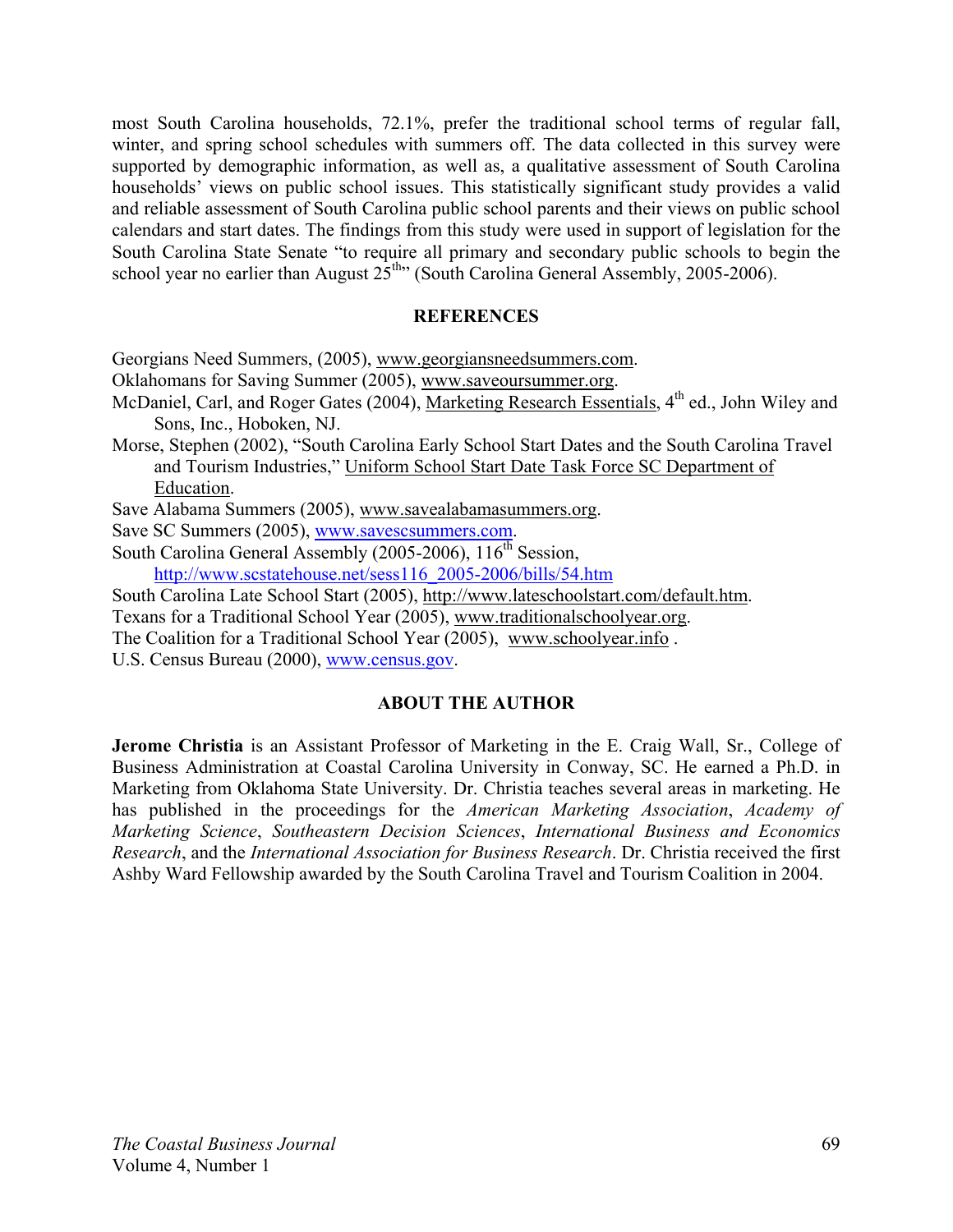#### **APPENDIX A**

| Part I. Please answer the following questions. |  |  |
|------------------------------------------------|--|--|
|                                                |  |  |

**1. When should the public school year start (circle the letter)?** 

- a. between August 2nd and  $20<sup>th</sup>$ .
	- b. between August 20th and Labor Day.
	- c. after Labor Day.

|                                                                                     | 2. Does your school age child work a summer job?                                                                   |              | Yes | N0  |     |
|-------------------------------------------------------------------------------------|--------------------------------------------------------------------------------------------------------------------|--------------|-----|-----|-----|
|                                                                                     | 3. Does your family travel for recreation or leisure during the summer?                                            |              |     | Yes | No. |
|                                                                                     | <b>4. If yes, where?</b> In South Carolina                                                                         | Out-of-state |     |     |     |
|                                                                                     | 5. Does your family travel for recreation or leisure during the school year? Yes                                   |              |     |     | No. |
|                                                                                     | <b>6. If yes, where?</b> In South Carolina                                                                         | Out-of-state |     |     |     |
| 7. If school started after Labor Day, would you vacation within the extra time? Yes |                                                                                                                    |              |     |     |     |
|                                                                                     | <b>8. If yes, where would you vacation?</b> In South Carolina Out-of-state                                         |              |     |     |     |
|                                                                                     | $\mathbf{A}$ Wilder dependence on $\mathbf{f}$ and $\mathbf{f}$ and $\mathbf{f}$ and $\mathbf{f}$ and $\mathbf{f}$ |              |     |     |     |

- **9. Which do you prefer (circle the letter)?** 
	- a. regular school schedule, with summers off
	- b. year-round school, with 9 weeks of school each term and a 4-week break between terms

**10. Should the time for each school day increase to make the school year shorter?** 

- a. No, do not make each school day longer to make the school year shorter.
- b. Yes, make each school day *10 minutes longer* to make the school year *5 days shorter*.
- c. Yes, make each school day *15 minutes longer* to make the school year *7.5 days shorter*.
- d. Yes, make each school day *20 minutes longer* to make the school year *10 days shorter*.

#### *Part II. Tell us about you.*

#### **11. Circle your county:**

*Abbeville Aiken Allendale Anderson Bamberg Barnwell Beaufort Berkeley Calhoun Charleston Cherokee Chester Chesterfield Clarendon Colleton Darlington Dillon Dorchester Edgefield Fairfield Florence Georgetown Greenville Greenwood Hampton Horry Jasper Kershaw Lancaster Laurens Lee Lexington Marion Marlboro McCormick Newberry Oconee Orangeburg Pickens Richland Saluda Spartanburg Sumter Union Williamsburg York* **12. What is your area of residence?** Rural Suburban Urban **13. Head of household sex:** Male Female **14. Head of household age:** under 21 21 - 30 31 - 40 41 - 50 51 - 60 61 - 70 over 70 **15. Head of household race:** Asian Black Hispanic Native-American White Other 16. Marital Status: Single Married Widowed Separated Divorced **17. Head of household education level:** Less than 12 years Some college Graduate degree High School Graduate Bachelors degree Doctorate **18. Grades of school children** in the home and the number of students at each level: \_\_\_K4 \_\_\_1 \_\_\_3 \_\_\_5 \_\_\_7 \_\_\_9 \_\_\_11  $K5$  2 4 6 8 10 12 **19. Head of household occupation (circle):** President/CEO/Owner Administrative/Clerical Education Manager Production/Maintenance/Construction Hospitality/Tourism Professional/Technical Sales/Marketing Other: **20. Household Income (circle):** <20,000 21,001-40k 40,001-60k 60,001-80k 80,001-100k >100,000

*Part III. Give your comments.*

**21. Please give any general comments on this survey.**